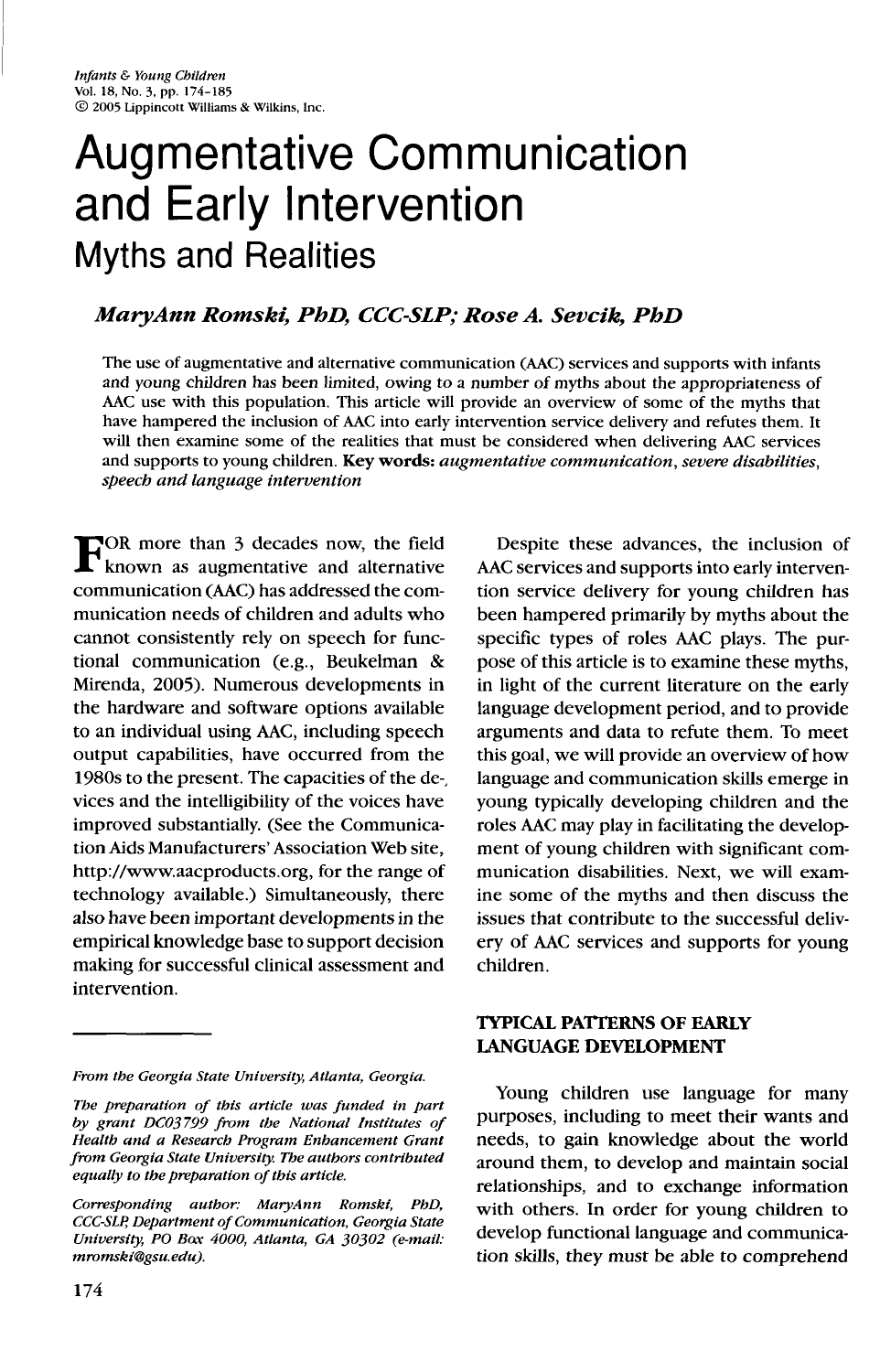*and* produce language so that they can take on the reciprocal roles of both listener and speaker in conversational exchanges (Sevcik & Romski, 2002). Sevcik and Romski (2002) defined language comprehension as the ability to understand what is said to us so that we can function as a listener in communicative exchanges. Conversely, they characterized language production as the ability to express oneself so that one can function as a speaker in conversational exchanges.

# **Language comprehension**

Spoken language comprehension skills assume an extremely important role in the early communication development of typically developing children (Adamson, 1996). From birth on, young, typically developing, children hear spoken language during rich socialcommunicative interactions that include reoccurring familiar situations or events (Bruner, 1983; Nelson, 1985). Well-established routines draw the young child's attention to word forms and their referents in the environment. Word input from the caregiver to the child also permits the caregiver to create new learning opportunities by capitalizing on wellestablished routines and the child's understanding of them (Oviatt, 1985). These social and environmental contexts converge with the available linguistic information to produce understandings (Huttenlocher, 1974). Contextual, or situational, speech comprehension begins to emerge as early as 9 months of age and by 12-15 months the child understands, on average, about 50 words without contextual supports (Benedict, 1979; Miller, Chapman, Branston, & Reichle, 1980; Snyder, Bates, & Bretherton, 1981). This type of comprehension means that children first learn to respond to words in highly contextualized routines that include situational supports (Platt & Coggins, 1990). For example, a child touches the blocks after her mother says "go get the blocks" and simultaneously points to them. The understanding of these words progress developmentally from person and

object names to actions and from present to absent person and object names. The most common compositions of the first 50 receptive words include people, games and routines, familiar objects, animals, body parts, and actions (Fenson et al., 1994). Recently reported methodologies suggest that from the outset the young child relies on comprehension to build a foundation for later productive word use (Hollich, Hirsh Pasek, & Golinkoff, 2000).

As children move through their second year of life, the character of their understanding of words changes. By 24 months, they rely more on social cues than on perceptual cues (Hollich et al., 2000). They also quickly expand their understanding from single words to relational commands, such as "Give daddy a kiss," and can carry out such instructions (Goldin-Meadow, Seligman, & Gelman, 1976; Hirsh-Pasek & Golinkoff, 1996; Roberts, 1983). Golinkoff, Hirsh-Pasek, Cauley, and Gordon (1987) reported that typically developing children as young as 17 months of age, who were characterized as productively one-word communicators and not producing word order, actually comprehended word order (e.g., "Big bird tickle Ernie." "Ernie tickle big bird.") when a videobased preferential looking paradigm was employed to assess their skills.

Interestingly, Fenson and his colleagues (1994) reported overlap between the words young children comprehended and produced, although comprehension was shown to have a developmental advantage in the majority of the children they studied. Young typically developing children quickly move on to word production, and the child's ability to comprehend words, and even sentences, is assumed by the adults in the child's environments. Since word production skills emerge so quickly in typical children, they may mask and overshadow the continuing role speech comprehension plays in the early language development process. Comprehension may play a particularly important role for the young ' child who is encountering great difficulty with this process.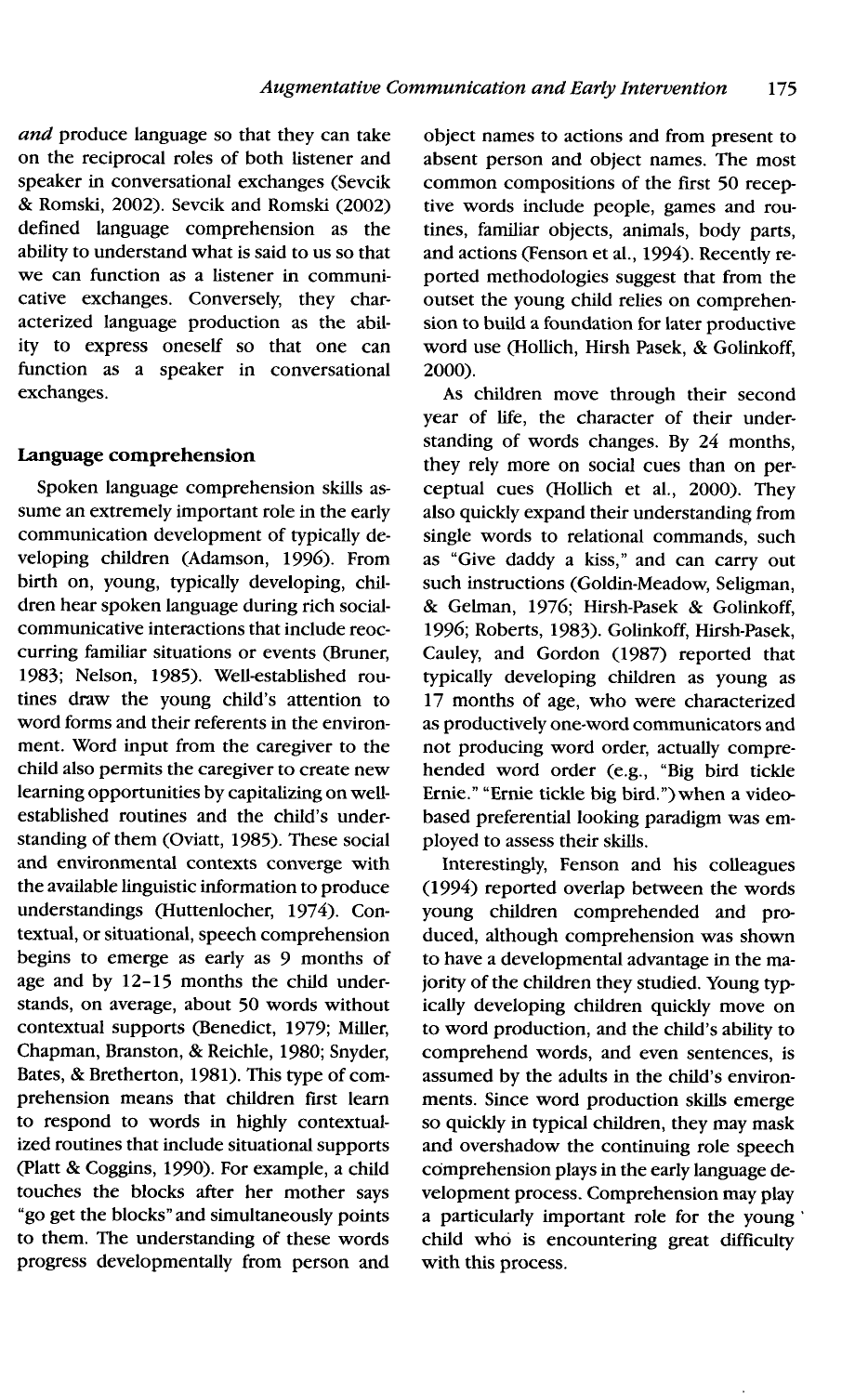#### **Language Production**

Young children typically begin to speak before 2 years of age. From birth to approximately 18-21 months of age, the young typically developing child advances through the stages of intentional communication development (perlocutionary or preintentional, illocutionary or intentional) learning that he or she can control the world through communication. (See Brady & McLean, 2000, for a review.) Somewhere between 12 and 15 months the young child begins to produce first word approximations and slowly starts to develop a vocabulary. At about the same time that the young typically developing child attains a 50-word productive vocabulary (18- 21 months) and experiences a spurt in vocabulary size, he or she is also beginning to combine words. So, prior to the time a child has a 50-word vocabulary, the focus of communication development is on learning about the social functions and the meaning of language rather than on its grammatical dimensions. The child who is not yet talking may use comprehension skills as a way to break into language.

## **Overview**

The beginning period of language development is rich with opportunities for the young child to develop a firm language foundation even though he or she is not yet talking. This foundation includes opportunities to develop comprehension skills and to communicate via vocalizations, gestures, and other means even before he or she uses a conventional output mode such as speech, manual signs, or symbols. The literature on typically developing children's language development strongly suggests then that these early types of experiences are important for later language development. It also illustrates the development of communication, language, and speech—3 distinct but related processes. Early language interventions must consider how these receptive and expressive experiences can be incorporated into intervention strategies during the beginning developmental period through the means of AAC.

# **YOUNG CHILDREN WITH DEVELOPMENTAL DISABILITIES**

Every day, children who cannot speak face social and educational isolation as well as significant frustration because they are unable to communicate their necessities, desires, knowledge, and emotions to their parents, siblings, extended family members, peers, and teachers. These limitations may be due to some type of congenital disability that hinders their development of speech or having experienced an injury or illness very early in life that substantially limits the speech and language abilities they are developing. Autism, cerebral palsy, cognitive disabilities, dual sensory impairments, genetic syndromes, multiple disabilities (including hearing impairment), or even a stroke at or near birth are congenital disabilities that may impede the development of speech and language skills. A young child also may encounter difficulty communicating via speech through a traumatic brain injury as a result of an accident, stroke, or, in rare instances, even severe psychological trauma.

Most children with developmental disabilities do develop functional spoken communication skills during their childhood (Abbeduto, 2003); thus children who do not eventually speak form a relatively low incidence population. There are certainly individual differences in communication patterns. Not every child presenting with one of these disorders is, or will be, nonspeaking across his or her entire life span, but children within this broad range of disabilities may use AAC at some point during their early development to augment natural speech so that they can communicate and develop language skills.

# **WHAT IS AUGMENTATIVE AND ALTERNATIVE COMMUNICATION?**

Communication is defined in the broadest sense as "any act by which one person gives to or receives from another person information about that person's needs, desires, perceptions, knowledge, or affective states" (National Joint Committee [NJC], 1992; http:// www.asha.org/njc). Language is an arbitrary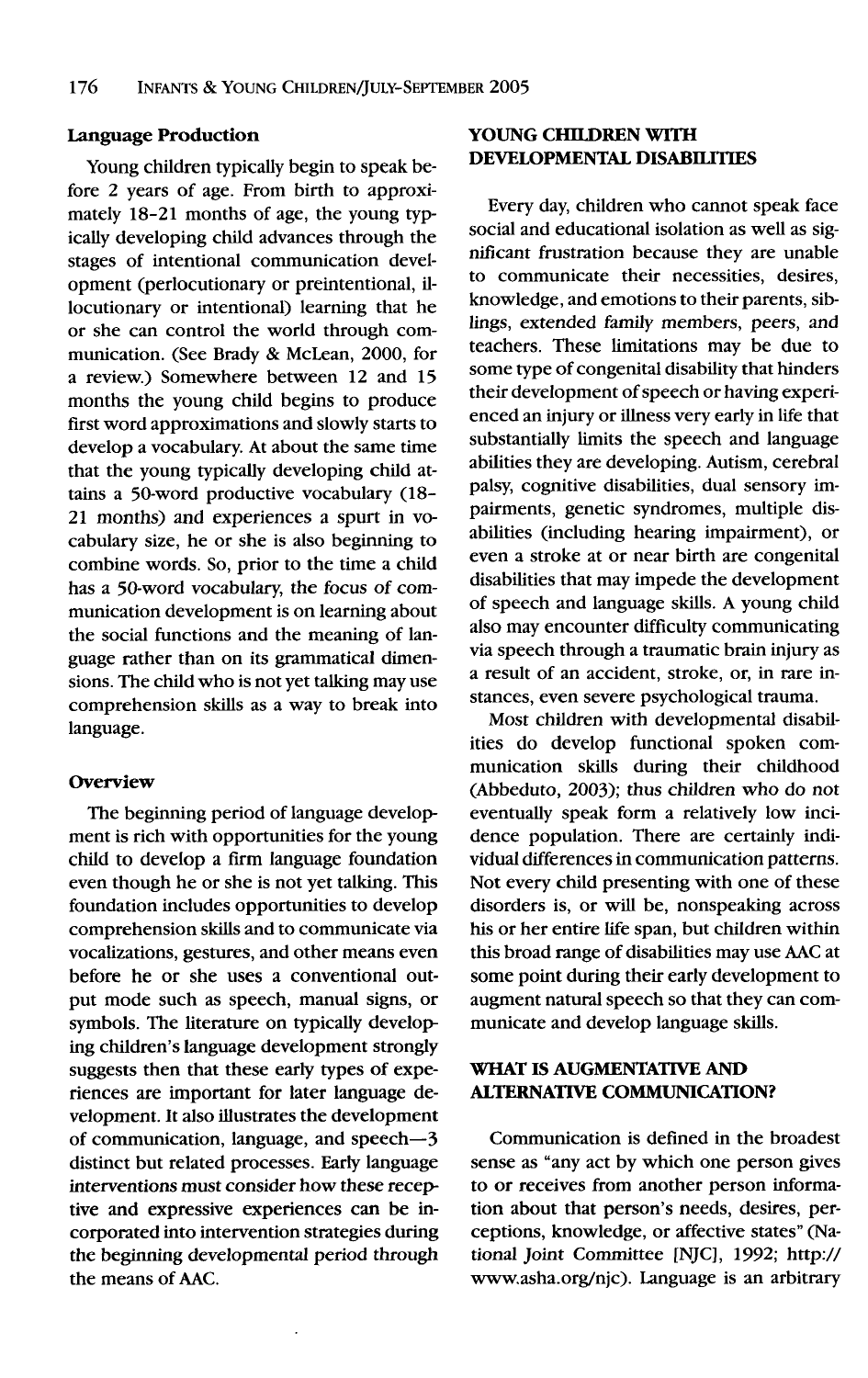code that we use to communicate with one another and speech is an output mode that uses the oral mechanism.

By definition, AAC is an intervention approach (Glennen, 2000) that uses manual signs, communication boards with symbols, and computerized devices that speak and incorporate the child's full communication abilities. These abilities may include any existing speech or vocalizations, gestures, manual signs, communication boards and speech-output communication devices. (See American Speech-Language-Hearing Asociation [ASHA], 2002, for a comprehensive definition of AAC) In this sense, then, AAC is truly multimodal, permitting a child to use every mode possible to communicate messages and ideas, AAC abilities may change over time, although sometimes very slowly, and thus the AAC system selected for use at one age may need to be modified as a young child grows and develops (Beukelman & Mirenda, 2005),

A child can communicate using a range of representational mediums from symbolic (e,g,, speech or spoken words, manual signs, arbitrary visual-graphic symbols, printed words) to iconic (e,g,, actual objects, photographs, line drawings, pictographic visualgraphic symbols) to nonsymbolic (e.g., signals such as crying or physical movement), (See Mineo Mollica, 2003, and Sevcik, Romski, & Wilkinson, 1991, for discussions of visualgraphic representational systems,) In addition to the vocalizations and gestures that some young children use, they may benefit from other dimensions of AAC when communicating with familiar and unfamiliar partners across multiple environments. Some young children have no conventional way to communicate and may express their communicative wants and needs in socially unacceptable ways, such as through aggressive or destructive, self-stimulatory, and/or perseverative means, AAC systems can replace these unacceptable means with conventional forms of communication.

Typically, forms of AAC are divided into 2 broad groups, known as unaided and aided forms of communication. Unaided forms of communication consist of nonverbal means

of natural communication (including gestures and facial expressions) as well as manual signs and the American Sign Language (ASL), and can be employed by children who are able to use their hands and have adequate fine-motor coordination skills to make fine-grained production distinctions between hand-shapes. Of course, communication partners too must be able to understand the signs for communication to take place.

Aided forms of communication consist of those approaches that require some additional external support, such as a communication board with symbols (i,e,, pictures, photographs, line drawings, symbols, printed words) or a computer that "speaks" for its user (also known as a "speech-generating" device) via either synthetically produced speech or recorded natural (digitized) speech. From laptop computers that talk and can perform a wide range of other operations (e,g,, word processing. World Wide Web access) to computerized devices dedicated to communication, technological advances have produced a range of opportunities for communication. These boards and devices typically display visual-graphic symbols that stand for, or represent, what the child wants to express. Some children create messages using printed English words or letters of the alphabet. Access to aided forms of communication can be via direct selection or scanning. Direct selection techniques include pointing with, for example, finger, hand, head (through a head stick), eyes, or feet. Scanning is a technique in which the message elements are presented to the child in a sequence either by a person or the device. The child specifies his or her choice by responding yes or no to the person or the device after each element is presented. Scanning can be, for example, linear, circular, or row-column and encoding (e,g,, Morse Code; see Beukelman & Mirenda, 2005, for a detailed description of these techniques),

AAC can play at least four different roles in early intervention. The role(s) an AAC system plays will vary depending on an individual child's needs. These roles are as follows: augmenting existing natural speech, providing a primary output mode for communication.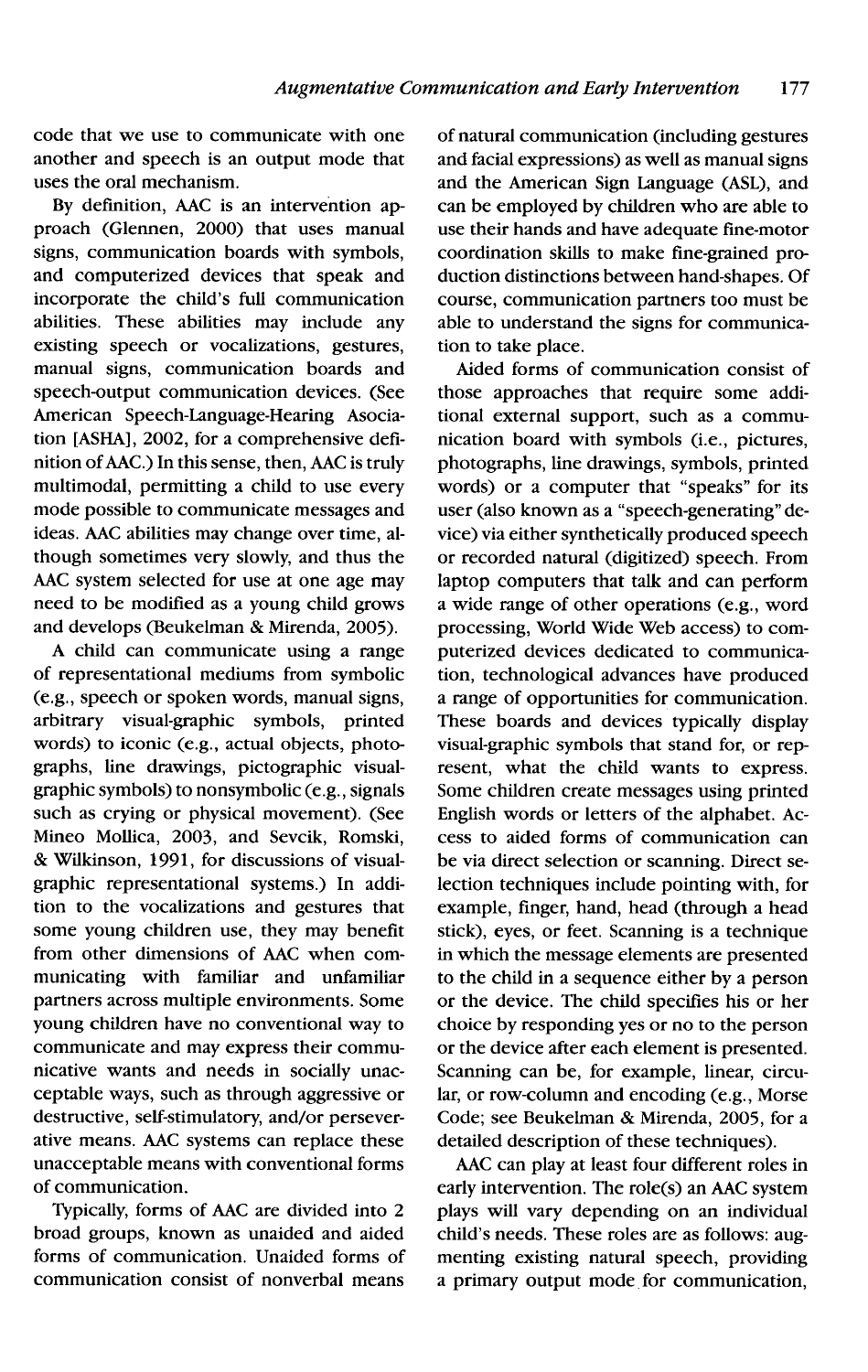providing an input and an output mode for language and communication and serving as a language intervention strategy. The most common and well-known role is to provide an output mode for communication. For example, Janie is a 24-month-old girl with spastic cerebral palsy and quadraplegia whose attempts at speech are unintelligible to everyone other than her family members owing to severe dysarthria. She understands almost everything that is said to her, Janie could use an AAC system as a primary communication output mode in her interactions with adults and other children across a variety of settings. The other roles, however, can be equally important, especially for the very young child just beginning to develop communication skills, David is 36 months old, has some challenging behavior (i,e,, head banging) and a very recent diagnosis of autism. He understands less than 20 words and has just a few undifferentiated vocalizations. He is learning to use AAC to indicate his wants and needs to his family and teachers. In this case, AAC serves a very different role than it did for Janie functioning as an input-output mode and a language intervention strategy. Using a developmental perspective, AAC interventions (i.e,, gestures, devices, switches) can be viewed as a tool that aids or fosters the development of early language skills and sets the stage for later vocabulary development and combinatorial language skills regardless of whether the child eventually talks or not,

## **MYTHS ABOUT AAC**

A myth is defined as "a widely held but false belief" (Oxford, 2002). Clinical myths are derived from individual professional's beliefs or assumptions sometimes without any empirical support. Sometimes myths are perpetuated despite empirical evidence to the contrary, A limited research base along w^ith the immediate demands of providing clinical services have fostered practice that relies more on a professional's clinical intuition than on current data (Cress, 2003; NJC, 2002), There are at least 6 myths, listed in Table 1, that have developed about the use of AAC, Each myth has grown out of information expressed in clinical literature but has not necessarily been backed up by empirical evidence to support or refute its use. Unfortunately, the myths remain and have become integrated into clinical practice. Their use in clinical practice may result in young children being inappropriately excluded from AAC supports and services ("AT/AAC Enables" Web site (http://depts,washington.edu/enables/); Cress & Marvin, 2003; NJC, 2002).

# **Myth 1: AAC is a "last resort" in speech-language intervention**

When AAC was first emerging as an intervention strategy, it was considered a "last resort," to be employed only when every other option for the successful development of speech had been exhausted. In 1980, Miller and Chapman argued for a set of decision rules that indicated AAC was to be considered when speech had not developed by age 8 years (Miller & Chapman, 1980), Since that time, additional information has emerged to change the use of decision rules such as these. The use of AAC interventions should not be contingent on failure to develop speech skills

| Myth 1 | AAC is a "last resort" in speech-language intervention.                                     |
|--------|---------------------------------------------------------------------------------------------|
| Myth 2 | AAC hinders or stops further speech development.                                            |
| Myth 3 | Children must have a certain set of skills to be able to benefit from AAC.                  |
| Myth 4 | Speech-generating AAC devices are only for children with intact cognition.                  |
| Myth 5 | Children have to be a certain age to be able to benefit from AAC.                           |
| Myth 6 | There is a representational hierarchy of symbols from objects to written words (traditional |
|        | orthography).                                                                               |

**Table 1.** Myths about AAC use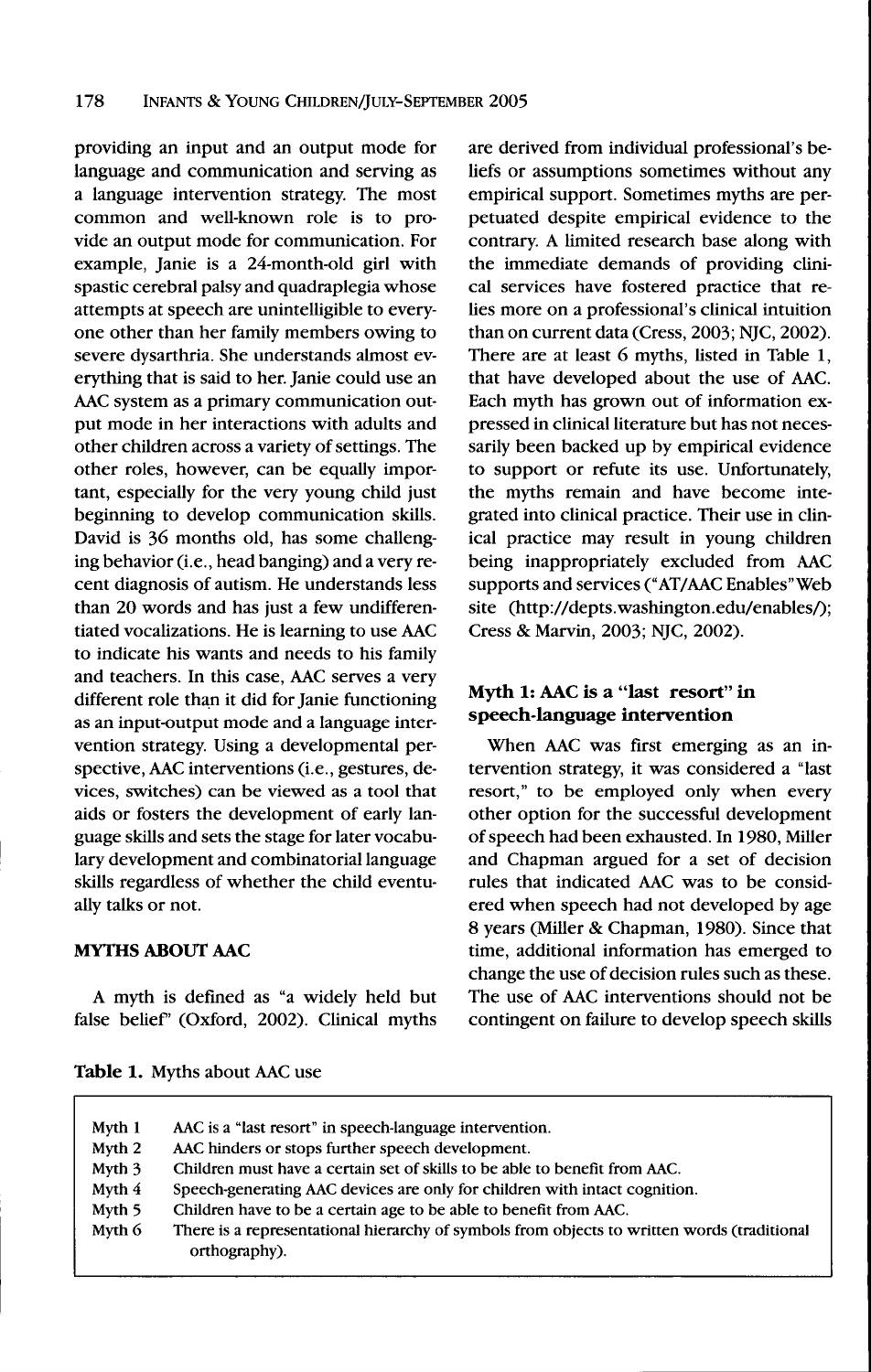or considered a last resort because AAC can play many roles in early communication development as described earlier (e.g.. Cress & Marvin, 2003; Reichle, Buekelman, & Light, 2002). In fact, it is critical that AAC be introduced before communication failure occurs. This change means that AAC is not only for the older child who has failed at speech development but also for a young child during the period when he or she is just developing communication and language skills, to prevent failure in communication and language development.

# **Myth 2: AAC hinders or stops further speech development**

The myth that AAC is a "last resort" goes hand in hand with another myth about AAC. It is the impression that AAC will become the child's primary communication mode and take away the child's motivation to speak. In fact, the fear many parents, and some practitioners, have is simply not supported by the available empirical data. The literature actually suggests just the opposite outcome. There are a modest number of empirical studies that report improvement in speech skills after AAC intervention experience (see Beukelman & Mirenda, 1998; Romski & Sevcik, 1996, for reviews). Sedey, Rosin, and Miller (1991), for example, reported that manual signs had been taught to 80% of the *46* young children with Down Syndrome (mean chronological age 3 years, 11 months) that they surveyed. The families of these children also reported that they discontinued the use of the manual signs when the child began talking or when the child's speech became easier to understand. Miller, Sedey, Miolo, Rosin, and Murray-Branch (1991) also reported that when sign vocabularies were included, the initial vocabularies of a group of children with Down Syndrome were not significantly different from those of mental-age-matched typically developing children. Adamson and Dunbar (1991) described the communication development of a 2-year-old girl with a long-term hospitalization and a tracheostomy (i.e., an incision into the trachea [windpipe] that forms

a temporary or permanent opening for the child to breathe) who used manual signs to communicate. When the tracheostomy tube was removed, she immediately attempted to speak and quickly used speech as her primary means of communication. Romski, Sevcik, and Adamson (1997) evaluated the effects of AAC on the language and communication development of toddlers with established developmental disabilities who were not speaking at the onset of the study. Although the families of these very young children were much more receptive to using AAC than the investigators initially thought they would be, they were quick to focus exclusively on speech when their child produced his or her first word approximation. For very young children, the use of AAC does not appear to hinder speech development (Cress, 2003). In fact, it may enhance the development of spoken communication, which should be a simultaneous goal for intervention.

## **Myth 3: Children must have a certain set of skills to he ahle to henefit from AAC**

In the past, young children with some degree of cognitive disability were frequently excluded from AAC intervention because their assessed levels of intelligence and their sensorimotor development were not commensurate with cognitive/sensorimotor skills that had been linked to early language development (Miller & Chapman, 1980; Mirenda & Locke, 1989; Romski & Sevcik, 1988). While one may argue that some basic cognitive skills are essential for language to develop, the exact relationship between language and cognition have not been specified clearly (see Rice, 1983; Rice & Kemper, 1984, for reviews). Investigators have argued against excluding children from AAC interventions based upon intellectual performance and/or prerequisite sensorimotor skills (Kangas & Lloyd, 1988; Reichle & Karlan, 1988; Romski & Sevcik, 1988). Given the overall impact language exerts on cognitive development, a lack of expressive language skills may put an individual at a distinct developmental disadvantage (Rice & Kemper, 1984). Some individuals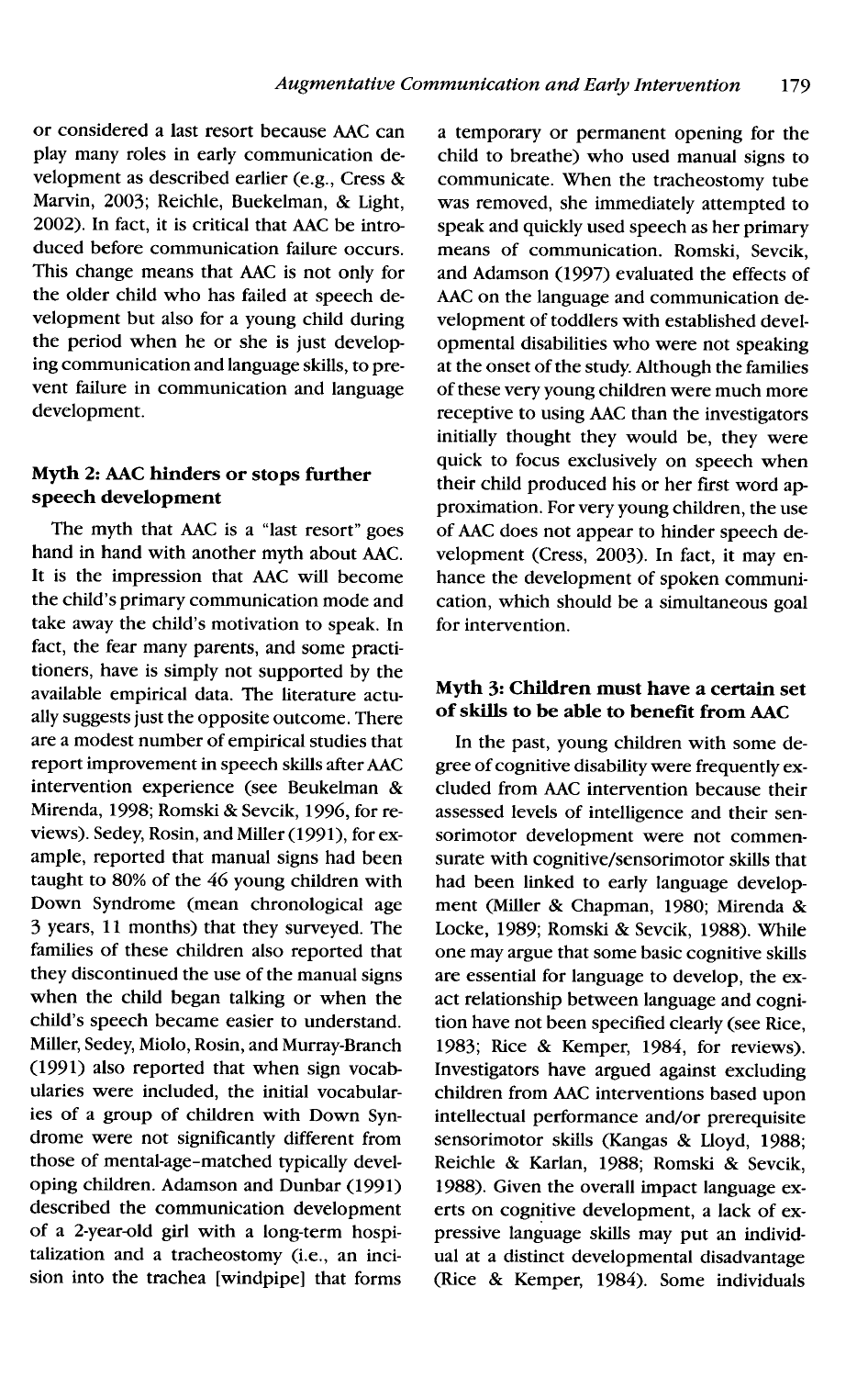with severe sensori-motor disabilities cannot demonstrate their cognitive abilities without a means by which to communicate so we cannot insist on evidence of those abilities before providing AAC services and supports. There is also some evidence that severe physical disabilities and limited communication skills may interfere with the course of early cognitive development, in particular the development of object permanence and means-ends skills. Thus, developing language skills through AAC may be of critical importance if the individual is to make functional cognitive gains as well.

# **Myth 4: Speech-generating AAC devices are only for children with intact cognition**

The cognitive skills a young child brings to the intervention task can vary from no evidence of cognitive disabilities to that of severe cognitive disabilities. Another myth related to Myth 3 relates to the use of speech-generating devices. In the past, computer-based AAC devices were often limited to children who had intact cognition by clinicians for 2 main reasons. First, the devices were expensive and thus it was argued that the money should only be spent on children who could "truly benefit" from the device (Turner, 1986), Second, early computer-based devices often required a fairly sophisticated set of cognitive skills in order to operate them and thus were provided only to those children who had such a level of skill. Neither of these 2 reasons are true today. The technological developments in AAC devices have made a broad range of options available to young children. There are now^ many choices of AAC devices that speak from simple inexpensive technology (like single switches) to complex systems that permit access to sophisticated language and literacy skills. This broad range of options include devices that are modestly priced (<\$100.00) to expensive (\$10,000,00 or more). These newer devices sometimes require little skill and can provide a place of introduction to AAC for the young child. The AAC device is simply a tool, a means to an end—language and communication skills—not the end in itself. Having a voice at a young age can facilitate self-identity as well as communication.

# **Myth 5: Children have to be a certain age to he ahle to heneflt from AAC**

There is no evidence suggesting that children must be a certain chronological age to optimally benefit from AAC interventions. Chronological age is often mentioned as an argument against the provision of AAC services to young children. Specifically, some parents and professionals believe that the introduction of an AAC mode at an early age will preclude the child from ever developing speech as his or her primary mode of communication. Current research clearly documents the efficacy of communication services and supports provided to infants, toddlers, and preschoolers with a variety of severe disabilities (Bondy & Frost, 1998; Cress, 2003; Pinder & Olswang, 1995; Romski, Sevcik, & Forrest, 2001; Rowland & Schweigert, 2000), Studies also have demonstrated that the use of AAC does not interfere with speech development (Romski, Sevcik, & Hyatt, 2003, for a review) and actually has been shown to support such development (see Millar, Light, & Schlosser, 2000, for a review of research demonstrating this effect; Romski & Sevcik, 1996; Romski, Sevcik, & Pate, 1988),

# **Myth 6: There is a representational hierarchy of symbols from objects to written words (traditional orthography)**

This myth suggests that a child can only learn symbols in a representational hierarchy. The hierarchy begins with real objects to photographs, to line drawings, to more abstract representations, and then to written English words (traditional orthorgraphy). Namy, Campbell, and Tomasello (2004) suggested that 13- to 18-month-olds' early development of word learning is not specific to a predetermined mode of symbolic reference because their comprehension of referents in their environments is in the developmental stage, Iconicity did not impact the ability to learn symbol-referent relationships at the onset of language development but did make a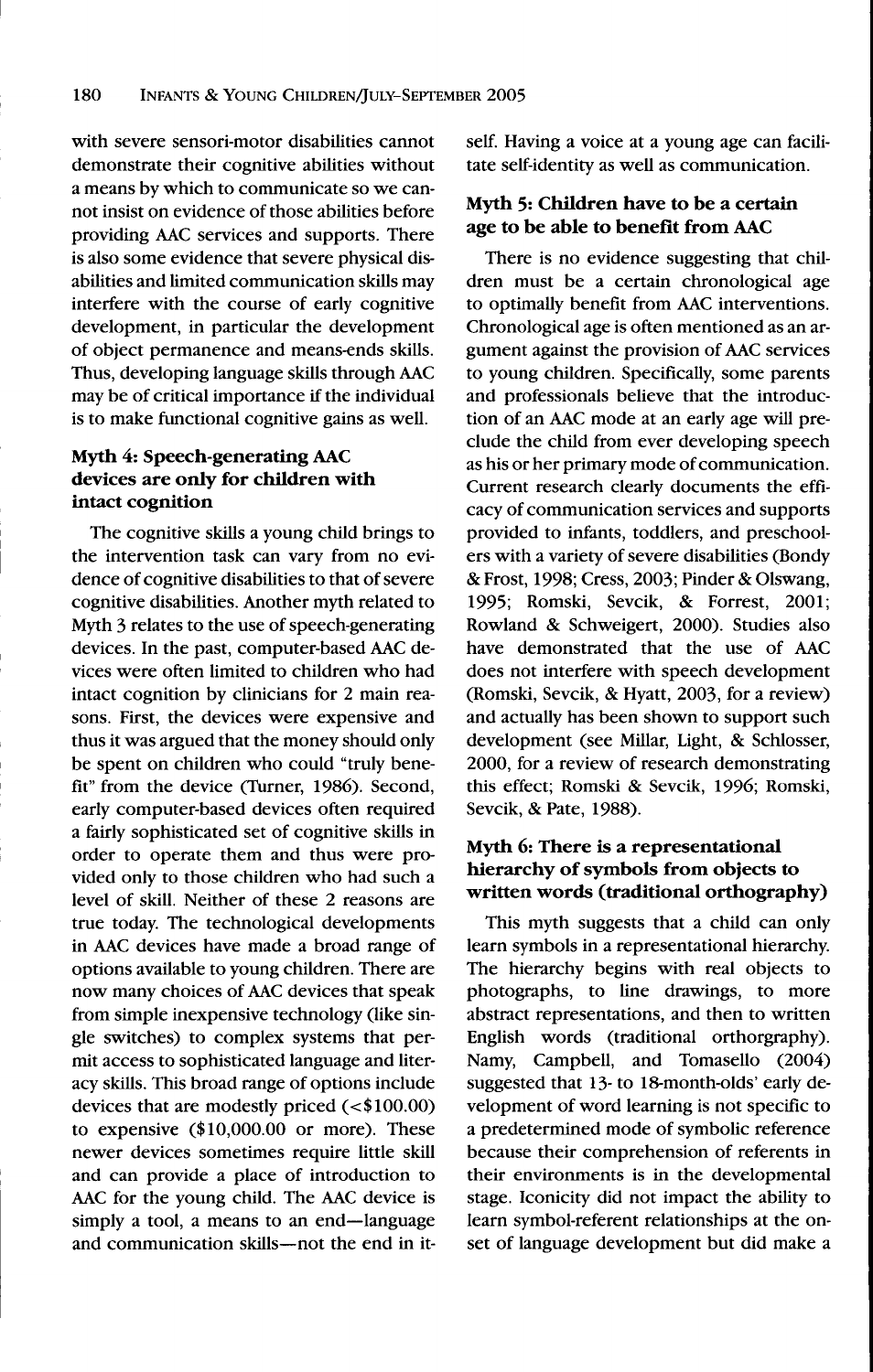difference by the time the typically developing chitd was 26 months old. The child's expectation about the relationship between a symbol and its environmental referent may change throughout their development. By the time children are 4 years old, they may have developed a greater awareness of symbolic function, have a larger vocabulary, and may be more open to using various symbolic modes. This empirical evidence from the literature on typical language development suggests that this myth is not based on evidence about how young children learn. In fact, during early phases of development, it may not matter if the child uses abstract or iconic symbols because to the child they all function the same. The choice of symbol set may be complicated by what families perceive as appropriate for young children,

# **ISSUES IN DELIVERING AAC SERVICES AND SUPPORTS TO YOUNG CHILDREN**

These 6 myths grew out of early thinking about how to use AAC services and supports. None of these myths are supported by the current literature on early intervention and AAC, However, they are often discussed when AAC is considered as part of the intervention plan for a young child. The delivery of AAC services and supports must be accomplished in the broader context of early intervention services. There is a growing recognition of the merits of implementing AAC interventions with young children (Cress & Marvin, 2003; Culp, 2003), First, the use of AAC is mandated as part of the implementation of Part C of the *Individuals With Disabilities Education Act.* And, second, AAC technologies are becoming increasingly available at a reasonable cost. Implementing AAC raises a number of issues that are only beginning to be explored. These issues include, though are not limited to, families as partners, assessment issues, transitions, and training for professionals.

## **Families as partners**

There are a number of important issues related to the family and the child. When AAC

intervention is begun early in life, at least 2 additional issues need to be considered by professionals and families (Berry, 1987), First, families are still coming to terms with their young child's disability (Wright, Granger, & Sameroff, 1984) and often seek a broad variety of interventions (e,g,, speech-language therapy, occupational therapy, physical therapy, educational therapy) to help their child overcome his or her limitations. These interventions may include highly publicized interventions (e,g,, direct instruction, floor-time) or multiple types of speech-language therapy (e,g,, therapy focused on feeding issues, therapy focused on speech-language development). Second, there appear to be fewer structured routines outside the home in which to place AAC intervention, than in the school child's day, including opportunities for communication with others during the young child's day. Thus, the toddlers' family may take a primary role in the intervention process in addition to their other parenting responsibilities (Crutcher, 1993), Fulfilling this primary interventionist role may require different external supports and organization than is the case when a child is school-aged. Kaiser and Hancock (2003) reported that parentimplemented language intervention is a complex phenomena that requires a multicomponent intervention approach, Romski, Sevcik, and Adamson's (1997) preliminary findings regarding initial choice about AAC suggest that engaging in early augmented language intervention may be a more complex decision than professionals initially anticipate. Parent perception about communication and parental stress may play roles in augmented language intervention. In general, today's parents may not be afraid of the use of technology because of extensive parent education about the importance of getting communication started and the increased use of computers in daily life. Understanding how to arrange early augmented language intervention to be able to capitalize on the communicative roles family members may typically play has not been examined to date. In addition, sometimes, parental knowledge about AAC device choice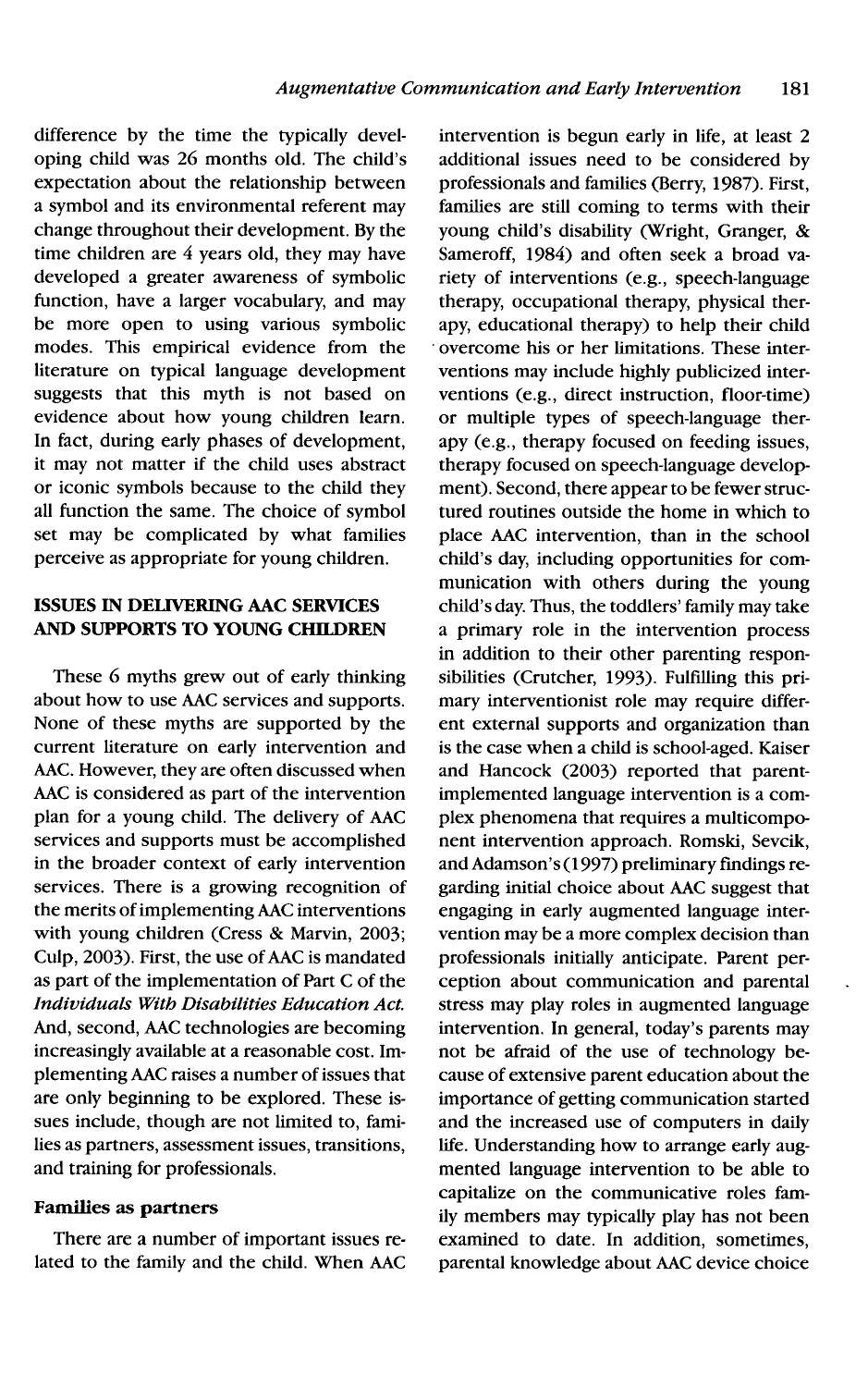exceeds professional knowledge and experience with AAC devices because parents readily use the Internet to gain information. Such discrepancies in knowledge and experience can serve to create challenges for teams in determining and providing services.

One of the difficulties families face is that they want their young children to talk. Their expectations for production may lead to a competition between a focus on developing a way to communicate and a focus on having the child speak, even if the speech the child produces is imitative in nature. Thus, interventions that do not confuse the parents or children but instead permit them to focus their energies on a specific goal are needed.

## **Assessment Tools**

For young children who present with significant communication disabilities, there are also limited tools available that can provide an adequate assessment of the young child's communication strengths and w^eaknesses. The more challenging the child's disabilities, the more difficult it can be to assess the child's language and communication skills. One particularly important, yet challenging, area of research need is that of language and communication measurement tools (Sevcik, Romski, & Adamson, 1999). Attention must be focused on the development of assessment tools that provide a fine-grained analysis of the child's language and communication skills across modes and that measure a range of intervention outcomes over time. Sevcik and Romski (2002) reviewed assessment options available for the examination of early comprehension skills during the child's communication assessment. Some outcomes of using AAC go beyond the development of specific comprehension and production vocabulary, and even grammatical skills, and have been somewhat elusive to quantitative measurement. Communication access can also prevent the emergence of secondary disabilities (e.g., challenging behaviors). Tools that permit measurement of these elusive outcomes are important to develop.

## **Transitions**

The young child can make a number of transitions during this early period. Over a period of 3 years, the child must transition from early intervention services that are usually delivered in the family or home environment to a preschool classroom. This type of transition is complex and includes many different aspects. It is important to stress that parents are a source of expertise about how a child communicates when service providers change. Incorporating AAC during early communication development requires a focus on language and communication development within the context of the AAC mode. Sometimes schoolbased clinicians are not open to the use of AAC because it is not readily available or they are constrained by 1 or more of the 6 myths. It is particularly important that communication be a focus during the transition process.

## **Training for professionals and families**

To ensure that AAC services and supports can be provided to children receiving early intervention services, training about AAC must be included for professionals and families. When serving young children, instruction for the early intervention team must include information about the philosophy of communication, technology, and assessment and intervention strategies, with particular emphasis on the role of the speech-language pathologist. Assessment must include information about test adaptations, standardized and informal or experimental measures, and parental report. Intervention strategies must discuss linking speech and language therapy with AAC, as the goal is language and communication development.

## **CONCLUSIONS**

The reality is that it is never too early to incorporate AAC into language and communication intervention for the young child with a significant communication disability. The AAC devices and strategies are a tool, a means to an end—language and communication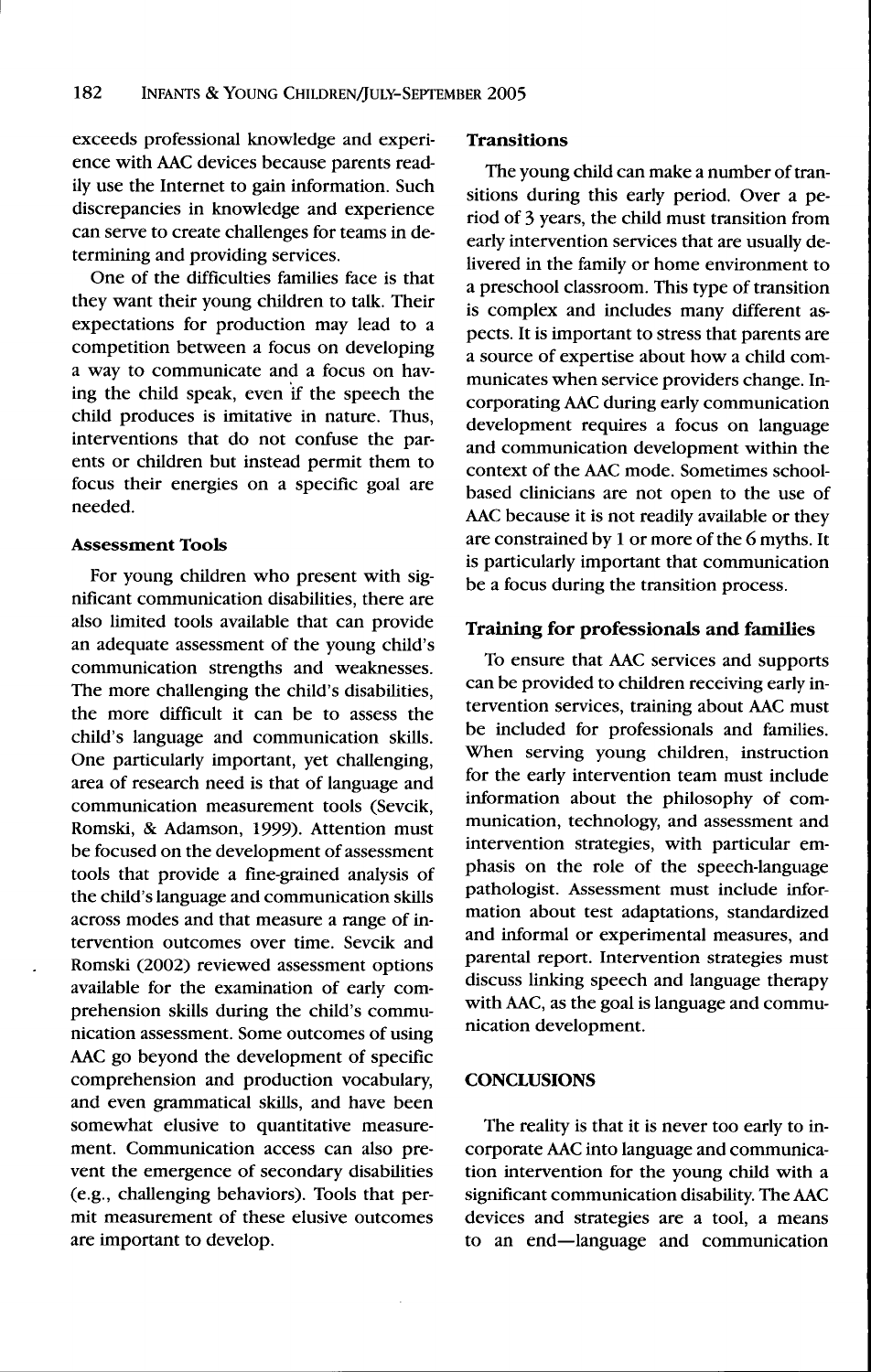skills—not the end. Incorporating AAC during early communication development requires a focus on language and communication development within the context of the AAC mode, AAC is sometimes thought of as a separate area of practice, and thus clinicians do not always incorporate the information they know about language and communication development as they consider AAC assessment and intervention. Often speech-language pathologists think that "someone else" will provide AAC services for the children on their caseloads. It is imperative that AAC be linked to early language and communication development. There is a strong history of empirical data to

draw on as clinicians make practice decisions about intervention strategies for early communication development. Clinical decisions must be guided by empirical data in the context of clinical judgment not just by "beliefs" (Romski, Sevcik, Hyatt, & Cheslock, 2002), AAC is not a last resort but rather a first line of intervention that can provide a firm foundation for the development of spoken language comprehension and production. It can set the stage for further language and communication development during the child's preschool and early school years. It also can open the door for the child's overall developmental progression.

#### **REFERENCES**

- Abbeduto, L, (2003), *International review of research in mental retardation: Language and communication.* New York: Academic Press,
- Adamson, L, B, (1996), *Communication development during infancy.* Boulder, CO: Westview,
- Adamson, L, B,, & Dunbar, B, (1991), Communication development of young children with tracheostomies. *Augmentative and Alternative Communication, 7,* 275-283,
- American Speech-Language-Hearing Association, (2002), Augmentative and alternative communication: Knowledge and skills for service delivery, *ASHA Supplement, 22,* 97-106,
- Benedict, H, (1979), Early lexical development: Comprehension and production. *Journal of Child Language*, *6,* 183-200,
- Berry, J. (1987). Strategies for involving parents in programs for young children using augmentative and alternative communication. *Augmentative and Alternative Communication,* 90-93,
- Beukelman, D,, & Mirenda, R (2005), *Augmentative and alternative communication: Management of severe communication impairments* (3rd ed,), Baltimore: Brookes,
- Bondy, A,, & Frost, L, (1998), The Picture Exchange Communication System, *Topics in Language Disorders, 19,* 373-390,
- Brady, N,, & McLean, L, (2000), Emergent symbolic relations in speakers and nonspeakers. *Research in Developmental Disabilities, 21,* 197-214,

Bruner, J, (1983), *Child's talk.* New York: Norton,

Cress, C, J, (2002), Expanding children's early augmented behaviors to support symbolic development. In J, Reichle, D, Beukelman, & J, Light (Eds,), *Exemplary practices for beginning communicators: Lmpiica*tions for AAC (pp. 219-272). Baltimore: Brookes,

- Cress, C, J, (2003), Responding to a common early AAC question: "Will my child talk?" *Perspectives on Augmentative and Alternative Communication, 12,* 10 ll,v
- Cress, C, J,, & Marvin, C, A, (2003), Common questions about AAC services in early intervention. *Augmentative and Alternative Communication, 19,* 254- 272,
- Cruteher, D, (1993), Parent perspectives: Best practice and recommendations for research. In A, Kaiser & D, Gray (Eds,), *Enhancing children's communication: Research foundations for intervention* (pp, 365- 374), Baltimore: Brookes,
- Culp, D, (2003), "If mama ain't happy, ain't nobody happy": Collaborating with families in AAC interventions with infants and toddlers. *Perspectives on Augmentative and Alternative Communication, 12,* 3-9,
- Fenson, L,, Dale, P, S,, Reznick, J, S,, Bates, E,, Thai, D,, & Pethick, S, J, (1994), Variability in early communicative development. Monographs of the Society for Research in Child Development, 59(Serial No. 242).
- Glennen, S, (2000, January), *AAC assessment myths and realities.* Paper presented at the ASHA SID 12 Leadership Conference on Augmentative and Alternative Communication, Sea Island, GA,
- Goldin-Meadow, S,, Seligman, M, E, P, & Gelman, R, (1976), Language in the two year old. *Cognition, 4,* 189-202,
- Golinkoff, R, M,, Hirsh-Pasek, K,, Cauley, K, M,, & Gordon, L, (1987), The eyes have it: Lexical and syntactic comprehension in a new paradigm. Journal of Child Lan*guage, 14,* 23-46,
- Hirsh-Pasek, K,, & Golinkoff, R, M, (1996), *The origins of grammar: Evidence from early language comprehension.* Cambridge, MA: The MIT Press,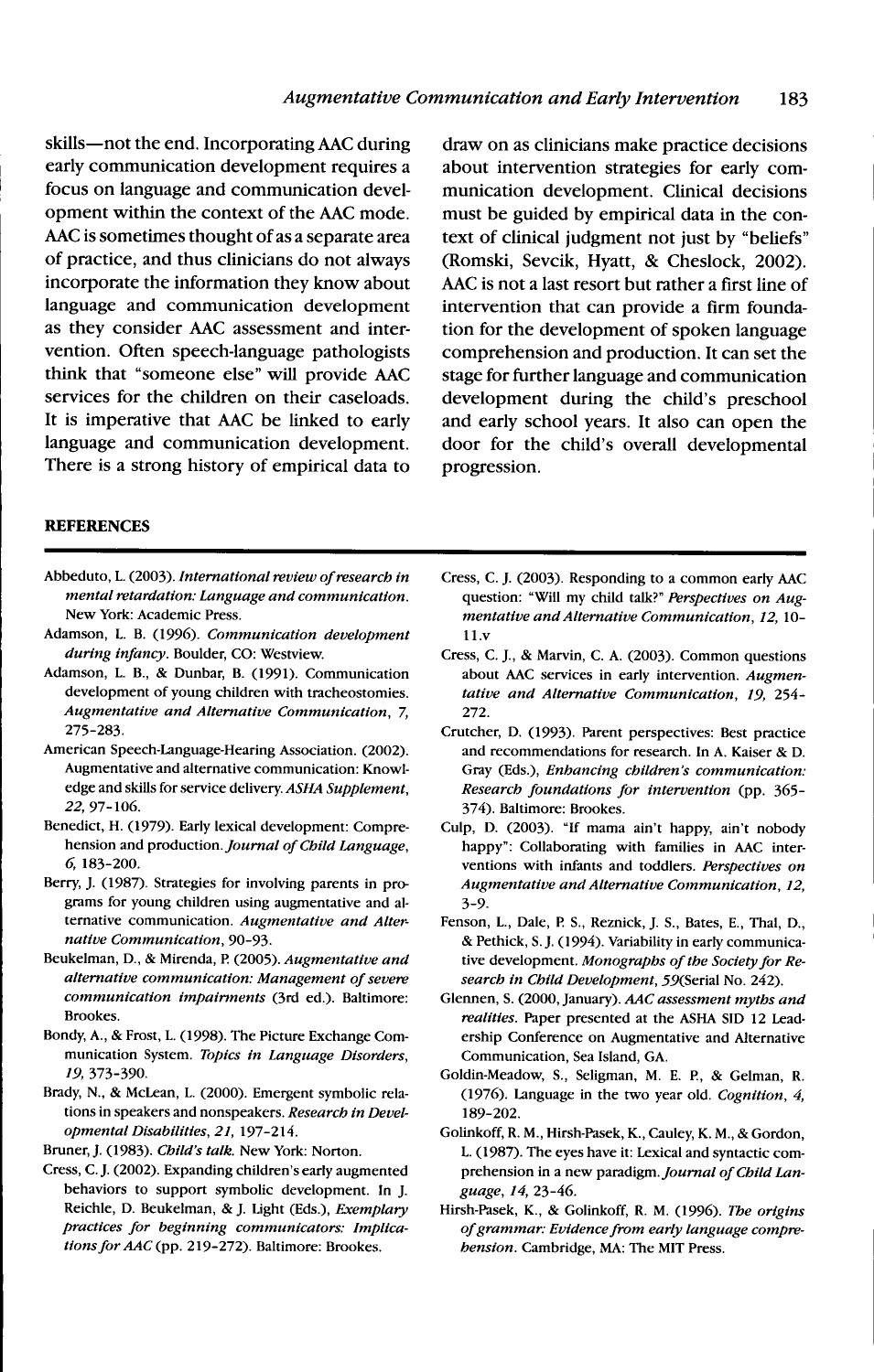- Hollich, G., Hirsh-Pasek, K., & Golinkoff, R. (2000). Breaking the language barrier: An emergentist coalition model of word learning. *Monographs of the Society for Research in Chitd Devetopment,* 65(3, Serial No, 262),
- Huttenlocher, J. (1974). The origins of language comprehension. In R, L, Solso (Ed,), *Theories of cognitive psychology* (pp, 331-368), HUlsdale, NJ: Erlbaum,
- Kaiser, A, (1993), Parent-implemented language intervention: An environmental system perspective. In A. Kaiser & D. Gray (Eds.), *Enhancing children's communication: Research foundations for intervention* (pp, 63-84), Baltimore: Brookes,
- Kaiser, A, P, & Hancock, T, B, (2003), Teaching parents new skills to support their young children's development. *Infants and Young Children, 16,* 9-21,
- Kangas, K., & Uoyd, L, (1988), Early cognitive skills prerequisites to augmentative and alternative communication use: What are we waiting for? *Augmentative and Alternative Communication, 4,* 211-221,
- Millar, D,, Light, J,, & Schlosser, R, (2000), The impact of AAC on natural speech development: A meta-analysis. In Proceedings of the 9th biennial conference of the *International Society for Augmentative and Alternative Communication* (pp, 740-741), Washington, DC: ISAAC,
- Miller, J., & Chapman, R. (1980). Analyzing language and communication in the child. In R, Schiefelbusch (Ed,), *Nonspeech language, and communication: Acquisition and intervention* (pp, 159-196), Baltimore: University Park Press,
- Miller, J,, Chapman, R,, Branston, M, L,, & Riechle, J. (1980). Language comprehension in sensorimotor stages V and *VI. Journal of Speech and Hearing Research*, 23, 284-311.
- Miller, J,, Sedey, A,, Miolo, G,, Rosin, M,, & Murray-Branch, D, (1991, November), *Spoken and sign vocabulary acquisition in children with Down Syndrome.* Poster session presented at the annual meeting of the American Speech-Language-Hearing Association, Atlanta, GA,
- Mineo Mollica, B, (2003), Representational competence. In J, Light, D, Beukelman, & J, Reichle (Eds,), *Communicative competence for individuals who use AAC* (pp, 107-145), Baltimore: Brookes,
- Mirenda, P, *&* Locke, M. (1989), A comparison of symbol transparency in nonspeaking persons with intellectual disabilities. *Journal of Speech and Hearing Disorders, 54,* 131-140,
- Namy, L, L,, Campbell, A, L,, & Tomasello, M, (2004). Developmental change in the role of iconicity in symbol *learning. Journal of Cognition and Development, 5,* 37-57,
- National Joint Committee (NJC) for the Communication Needs of Persons With Severe Disabilities (1992, March), Guidelines for meeting the communication needs of persons with severe disabilities, *ASHA,* 34(Suppl. 7), 1-8.
- National Joint Committee (NJC) for the Commimication Needs of Persons With Severe Disabilities (2002), Access to communication services and supports: Concerns regarding the application of restrictive eligibility criteria. *Communication Disorders Quarterly, 23,* 145-153,
- Nelson, K, (1985), *Making sense: The acquisition of shared meaning.* New York: Academic Press,
- Oviatt, S, L, (1985), Tracing developmental change in language comprehension ability before twelve months of age. *Papers and Reports on Child Language Development, 24,* 87-94,
- Peterson, S,, Bondy, A,, Vincent, Y, & Finnegan, C, (1995), Effects of altering communicative input for students with autism and no speech: Two case studies. *Augmentative and Alternative Communication, 11,* 93- 100,
- Pinder, G, L,, & Olswang, L, B, (1995), Development of communicative intent in young children with cerebral palsy: A treatment efficacy study. *Infant Toddler Intervention, 5,* 51-69,
- Platt, H., & Coggins, T. (1990). Comprehension of socialaction games in prelinguistic children: Levels of participation and effect of adult *structure. Journal of Speech and Hearing Disorders, 55,* 315-326,
- Reichle, J,, Beukelman, D,, & Light, J, (Eds,), (2002), *Implementing an augmentative communication system: Exemplary strategies for beginning communicators.* Baltimore, MD: Paul H, Brookes,
- Reichle, J,, & Karlan, G, A, (1988), Selecting augmentative communication interventions: A critique of candidacy criteria and a proposed alternative. In R, L, Schiefelbusch & L, L, Lloyd (Eds,), *Language perspectives: Acquisition, retardation and intervention strategies.* Baltimore: Brookes,
- Rice, M, (1983), Contemporary accounts of the cognition/language relationship: Implication for speechlanguage clinicians. *Journal of Speech and Hearing Disorders, 48,* 347-359,
- Rice, M,, & Kemper, S, (1984), *Child language and cognition.* Baltimore: University Park Press,
- Roberts, S, (1983), Comprehension and production of word order in stage I. Child Development, 54, 443-449,
- Romski, M, A,, & Sevcik, R, A, (1988), Augmentative and alternative communication systems: Considerations for individuals with severe intellectual disabilities. *Augmentative and Alternative Communication, 4,* 83-93,
- Romski, M, A,, & Sevcik, R, A, (1996), *Breaking the speech barrier: Language development through augmented means.* Baltimore: Brookes,
- Romski, M, A,, Sevcik, R, A,, & Adamson, L, B, (1997, March), Toddlers with developmental disabilities who are not speaking: Family stress, home environment, and language intervention. In N, Brady (Chair), *Communication Disorders and Famiiies.* Symposium conducted at the 30th armual Gatlinburg Conference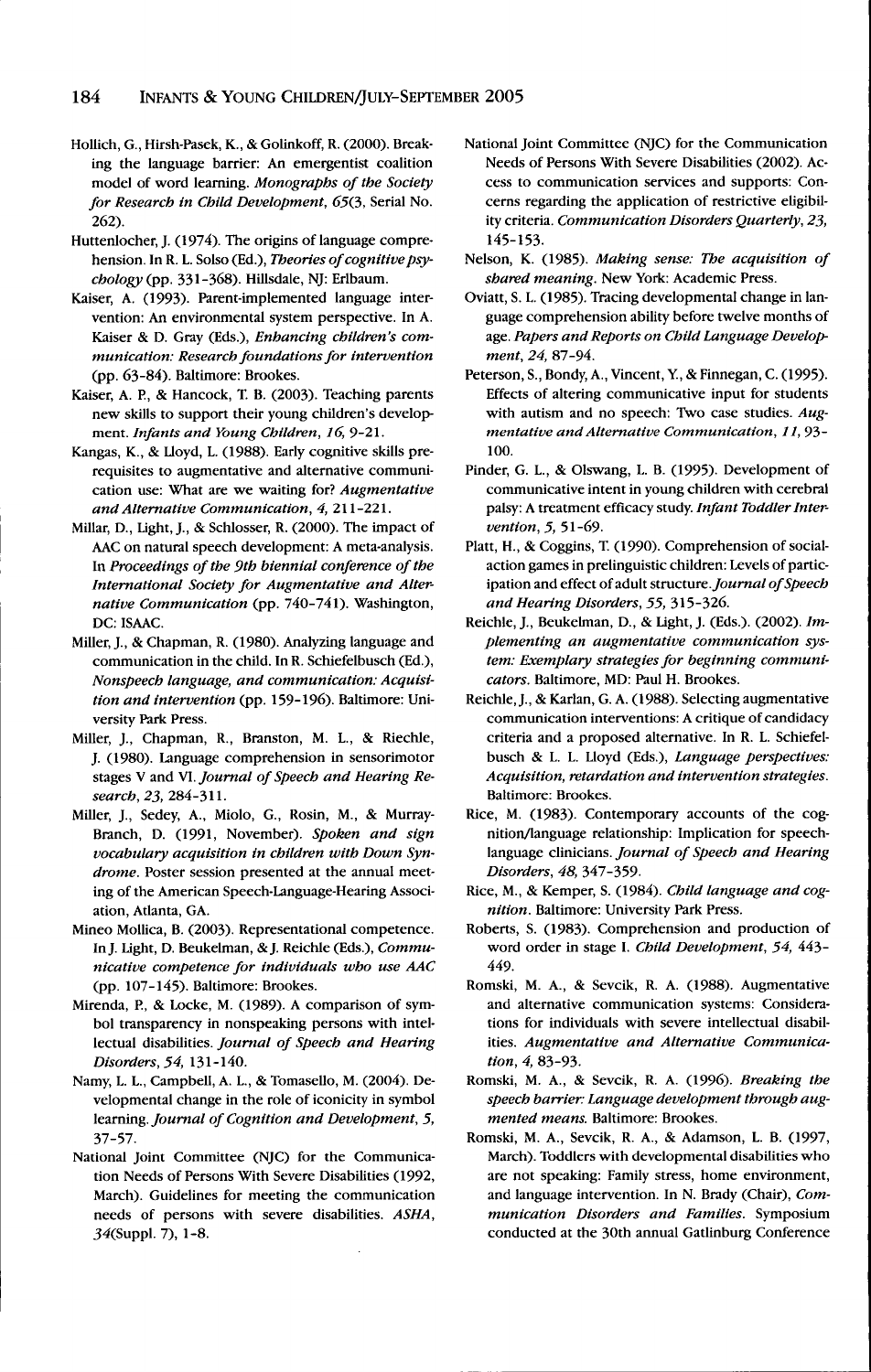on Research and Theory in Mental Retardation and Developmental Disabilities, Riverside, CA,

- Romski, M, A,, Sevcik, R, A,, & Forrest, S, (2001), Assistive technology and augmentative communication in early childhood inclusion. In M, J, Guralnick (Ed,), *Eariy chiidhood inclusion: Focus on change* (pp, 465-479), Baltimore: Brookes,
- Romski, M, A,, Sevcik, R, A,, & Hyatt, A, (2003), Augmentative and alternative communication for persons with mental retardation. In L, Abbeduto (Ed,), *International Review of Research in Mental Retardation.* New York: Academic Press,
- Romski, M, A,, Sevcik, R, A,, Hyatt, A,, & Cheslock, M, B, (2002), Enhancing communication competence in beginning communicators: Identifying a continuum of AAAC language intervention strategies. In J, Reichle, D, Beukelman, & J, Light (Eds,), *Implementing an augmentative communication system: Fxemptary strategies for beginning communicators,* (pp, 1-23), Baltimore, MD: Brookes,
- Romski, M, A,, Sevcik, R, A,, & Pate, J, L, (1988), The establishment of symbolic communication in persons with mental retardation. *Journal of Speech and Hearing Disorders, 53,* 94-107,
- Rowland, C, & Schweigert, P (2000), Tangible symbols, tangible outcomes. *Augmentative and Alternative Communication, 16,* 61-78,
- Sedey, A,, Rosin, M,, & Miller, J, (1991, November), *The use of signs among chiidren with Down Syndrome.* Poster session presented at the annual meeting of

the American Speech-Language-Hearing Association, Atlanta, GA,

- Sevcik, R, A,, & Romski, M, A, (2002), The role of language comprehension in establishing early augmented conversations. In J, Reichle, D, Beukelman, & J, Light (Eds,), *Implementing an augmentative communication system: Fxemptary strategies for beginning communicators* (pp, 453-474), Baltimore, MD: Brookes,
- Sevcik, R, A,, Romski, M, A,, & Adamson, L, B, (1999), Measuring AAC interventions for individuals with severe developmental disabilities. *Augmentative and Attemative Communication, 15,* 38-44,
- Sevcik, R, A,, Romski, M, A,, & Wilkinson, K, (1991), Roles of graphic symbols in the language acquisition process for persons with severe cognitive disabilities. *Augmentative and Alternative Communication, 7,* 161-170,
- Simpson, J, (Ed,), (2002), *Oxford Engiish Dictionary.* Oxford, England: Oxford University Press,
- Snyder, L,, Bates, E,, & Bretherton, I, (1981), Content and context in early lexical development. Journal of Child *Language, 8,* 565-582,
- Turner, G, (1986), Funding VOCAs for the lower cognitive functioning. *Closing the Gap, 5,* 26,
- Wright, J,, Granger, R,, & Sameroff, A, (1984), Parental acceptance and developmental handicap. In J, Blancher (Ed,), *Severely handicapped young children and their families: Research in review* (pp, 51-90), New York: Academic Press,

N